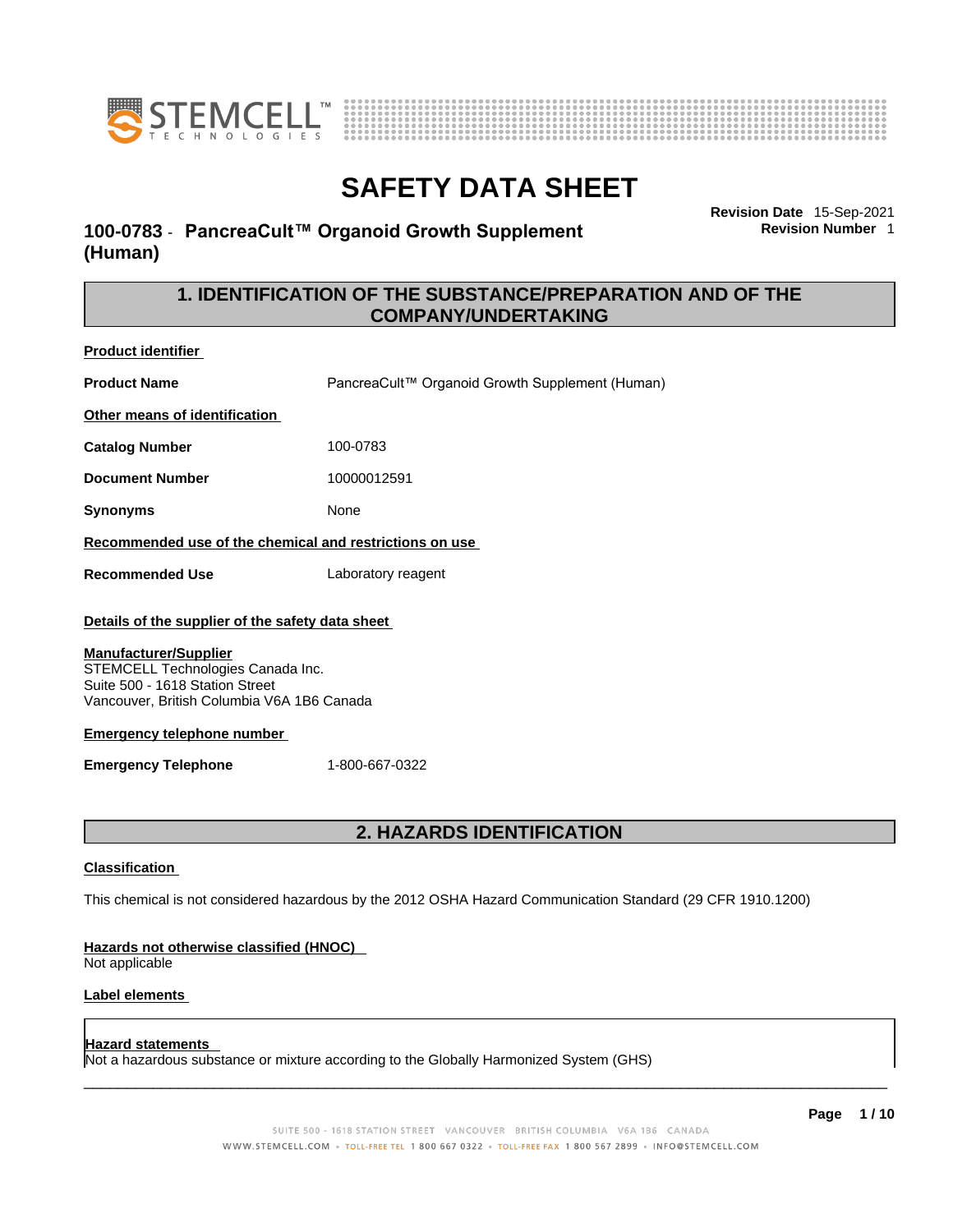



### \_\_\_\_\_\_\_\_\_\_\_\_\_\_\_\_\_\_\_\_\_\_\_\_\_\_\_\_\_\_\_\_\_\_\_\_\_\_\_\_\_\_\_\_\_\_\_\_\_\_\_\_\_\_\_\_\_\_\_\_\_\_\_\_\_\_\_\_\_\_\_\_\_\_\_\_\_\_\_\_\_\_\_\_\_\_\_\_\_\_\_\_\_ **Revision Date** 15-Sep-2021 **100-0783** - **PancreaCult™ Organoid Growth Supplement (Human)**

The product contains no substances which at their given concentration, are considered to be hazardous to health.

**Appearance** Clear **Physical state** Liquid **Odor** No data available

**Revision Number** 1

**Other Information** 

Not applicable

**Unknown acute toxicity** 0 % of the mixture consists of ingredient(s) of unknown toxicity

0 % of the mixture consists of ingredient(s) of unknown acute oral toxicity

0 % of the mixture consists of ingredient(s) of unknown acute dermal toxicity

0 % of the mixture consists of ingredient(s) of unknown acute inhalation toxicity (gas)

0 % of the mixture consists of ingredient(s) of unknown acute inhalation toxicity (vapor)

0 % of the mixture consists of ingredient(s) of unknown acute inhalation toxicity (dust/mist)

### **3. COMPOSITION/INFORMATION ON INGREDIENTS**

#### **Substance**

Not applicable.

#### **Mixture**

Not a hazardous substance or mixture according to the Globally Harmonized System (GHS)

| Chemical name              | NO.<br>uno.                        | Weight-% |
|----------------------------|------------------------------------|----------|
| Trade secret<br>$.$ coorat | c∆or∆t<br>$\sim$<br>seulel<br>Taut | 10%      |

\*The exact percentage (concentration) of composition has been withheld as a trade secret.

### **4. FIRST AID MEASURES**

#### **Description of first aid measures**

**Inhalation** Remove to fresh air. **Eye contact Rinse thoroughly with plenty of water for at least 15 minutes, lifting lower and upper eyelids.** Consult a physician.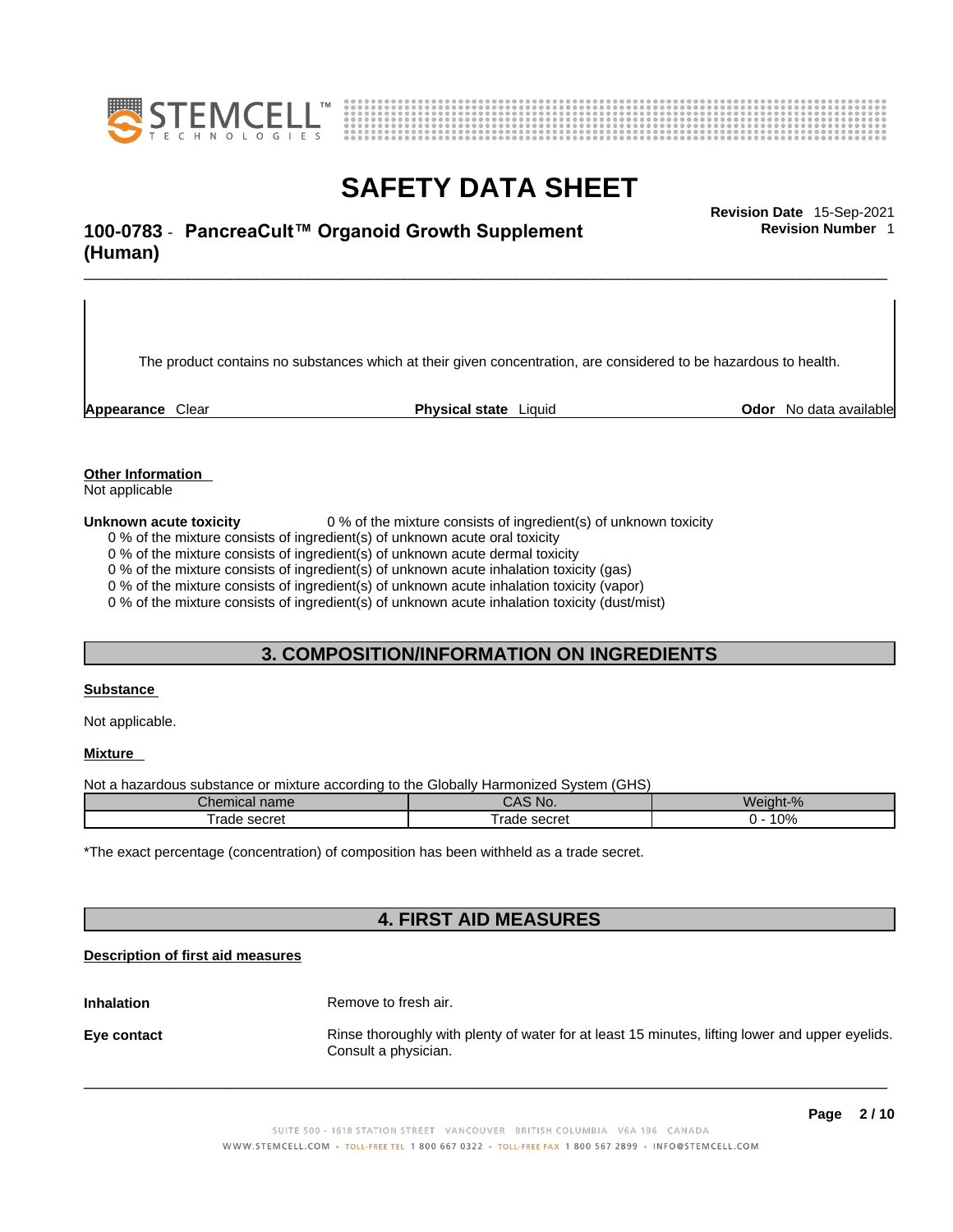



### \_\_\_\_\_\_\_\_\_\_\_\_\_\_\_\_\_\_\_\_\_\_\_\_\_\_\_\_\_\_\_\_\_\_\_\_\_\_\_\_\_\_\_\_\_\_\_\_\_\_\_\_\_\_\_\_\_\_\_\_\_\_\_\_\_\_\_\_\_\_\_\_\_\_\_\_\_\_\_\_\_\_\_\_\_\_\_\_\_\_\_\_\_ **Revision Date** 15-Sep-2021 **100-0783** - **PancreaCult™ Organoid Growth Supplement (Human)**

**Skin contact** Wash skin with soap and water. **Ingestion Clean mouth with water and drink afterwards plenty of water. Most important symptoms and effects, both acute and delayed Symptoms** No information available. **Indication of any immediate medical attention and special treatment needed Note to physicians** Treat symptomatically. **5. FIRE-FIGHTING MEASURES Suitable Extinguishing Media** Use extinguishing measures that are appropriate to local circumstances and the surrounding environment. **Unsuitable extinguishing media** CAUTION: Use of water spray when fighting fire may be inefficient. **Specific hazards arising from the** No information available.

**chemical Explosion data Sensitivity to Mechanical Impact** None. **Sensitivity to Static Discharge** None. **Special protective equipment for fire-fighters** Firefighters should wear self-contained breathing apparatus and full firefighting turnout gear. Use personal protection equipment.

#### **6. ACCIDENTAL RELEASE MEASURES**

#### **Personal precautions, protective equipment and emergency procedures**

**Personal precautions** Ensure adequate ventilation.

#### **Environmental precautions**

**Environmental precautions** See Section 12 for additional Ecological Information.

**Methods and material for containment and cleaning up**

 $\_$  ,  $\_$  ,  $\_$  ,  $\_$  ,  $\_$  ,  $\_$  ,  $\_$  ,  $\_$  ,  $\_$  ,  $\_$  ,  $\_$  ,  $\_$  ,  $\_$  ,  $\_$  ,  $\_$  ,  $\_$  ,  $\_$  ,  $\_$  ,  $\_$  ,  $\_$  ,  $\_$  ,  $\_$  ,  $\_$  ,  $\_$  ,  $\_$  ,  $\_$  ,  $\_$  ,  $\_$  ,  $\_$  ,  $\_$  ,  $\_$  ,  $\_$  ,  $\_$  ,  $\_$  ,  $\_$  ,  $\_$  ,  $\_$  ,

**Revision Number** 1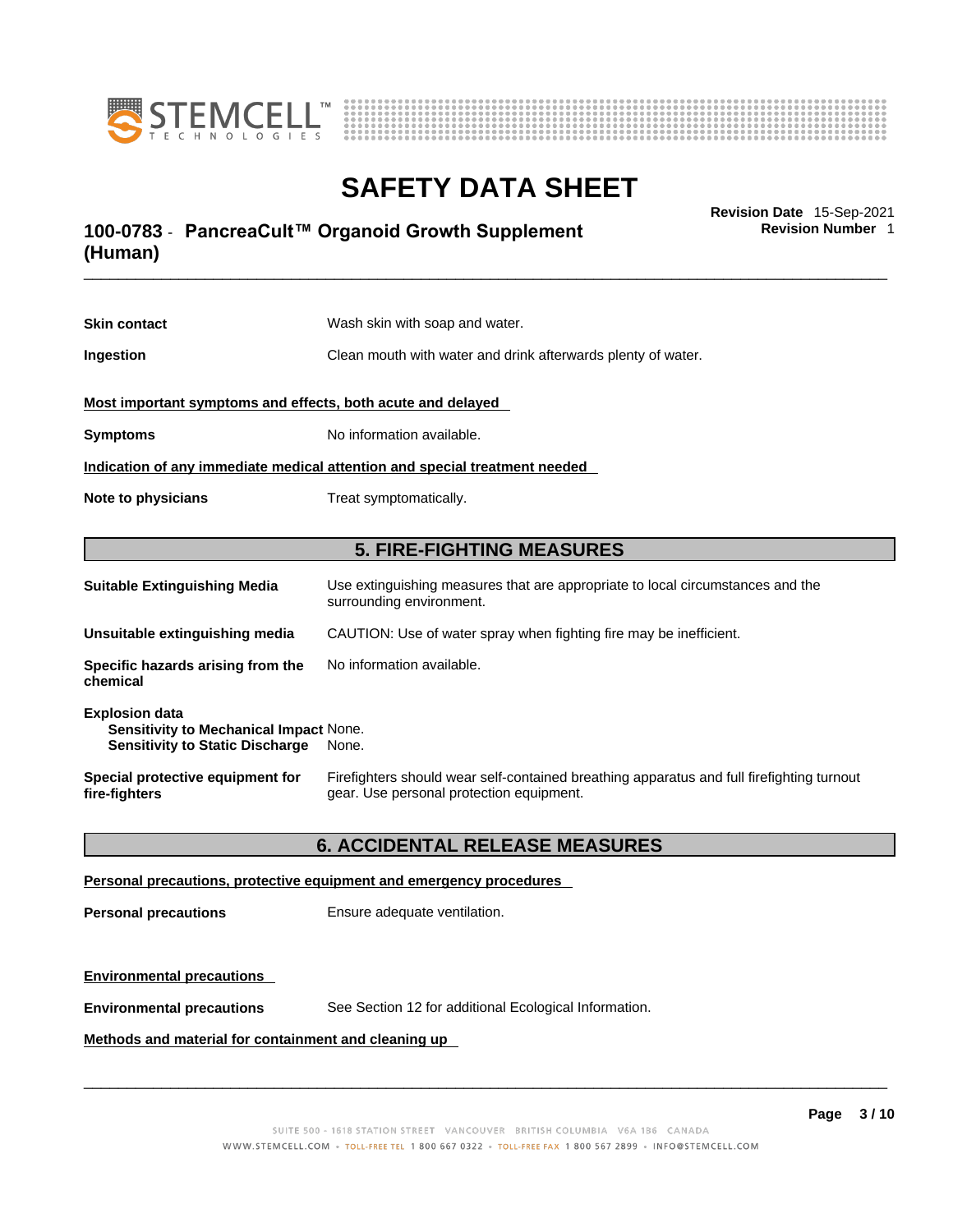



**Revision Number** 1

### \_\_\_\_\_\_\_\_\_\_\_\_\_\_\_\_\_\_\_\_\_\_\_\_\_\_\_\_\_\_\_\_\_\_\_\_\_\_\_\_\_\_\_\_\_\_\_\_\_\_\_\_\_\_\_\_\_\_\_\_\_\_\_\_\_\_\_\_\_\_\_\_\_\_\_\_\_\_\_\_\_\_\_\_\_\_\_\_\_\_\_\_\_ **Revision Date** 15-Sep-2021 **100-0783** - **PancreaCult™ Organoid Growth Supplement (Human)**

| <b>Methods for containment</b>         | Prevent further leakage or spillage if safe to do so.                                |
|----------------------------------------|--------------------------------------------------------------------------------------|
| Methods for cleaning up                | Pick up and transfer to properly labeled containers.                                 |
| <b>Prevention of secondary hazards</b> | Clean contaminated objects and areas thoroughly observing environmental regulations. |

### **7. HANDLING AND STORAGE**

#### **Precautions for safe handling**

**Advice on safe handling** Handle in accordance with good industrial hygiene and safety practice.

#### **Conditions for safe storage, including any incompatibilities**

**Storage Conditions** Store in accordance with information listed on the Product Information Sheet (PIS).

### **8. EXPOSURE CONTROLS/PERSONAL PROTECTION**

| <b>Control parameters</b>                                             |                                                                                                                                                                                                                                                                                                                                                                                                                        |
|-----------------------------------------------------------------------|------------------------------------------------------------------------------------------------------------------------------------------------------------------------------------------------------------------------------------------------------------------------------------------------------------------------------------------------------------------------------------------------------------------------|
| <b>Exposure Limits</b>                                                | The following ingredients are the only ingredients of the product above the cut-off level (or<br>level that contributes to the hazard classification of the mixture) which have an exposure<br>limit applicable in the region for which this safety data sheet is intended or other<br>recommended limit. At this time, the other relevant constituents have no known exposure<br>limits from the sources listed here. |
| <b>Appropriate engineering controls</b>                               |                                                                                                                                                                                                                                                                                                                                                                                                                        |
| <b>Engineering controls</b>                                           | <b>Showers</b><br>Eyewash stations<br>Ventilation systems.                                                                                                                                                                                                                                                                                                                                                             |
| Individual protection measures, such as personal protective equipment |                                                                                                                                                                                                                                                                                                                                                                                                                        |
| <b>Eye/face protection</b>                                            | No special protective equipment required.                                                                                                                                                                                                                                                                                                                                                                              |
| Skin and body protection                                              | No special protective equipment required.                                                                                                                                                                                                                                                                                                                                                                              |
| <b>Respiratory protection</b>                                         | No protective equipment is needed under normal use conditions. If exposure limits are                                                                                                                                                                                                                                                                                                                                  |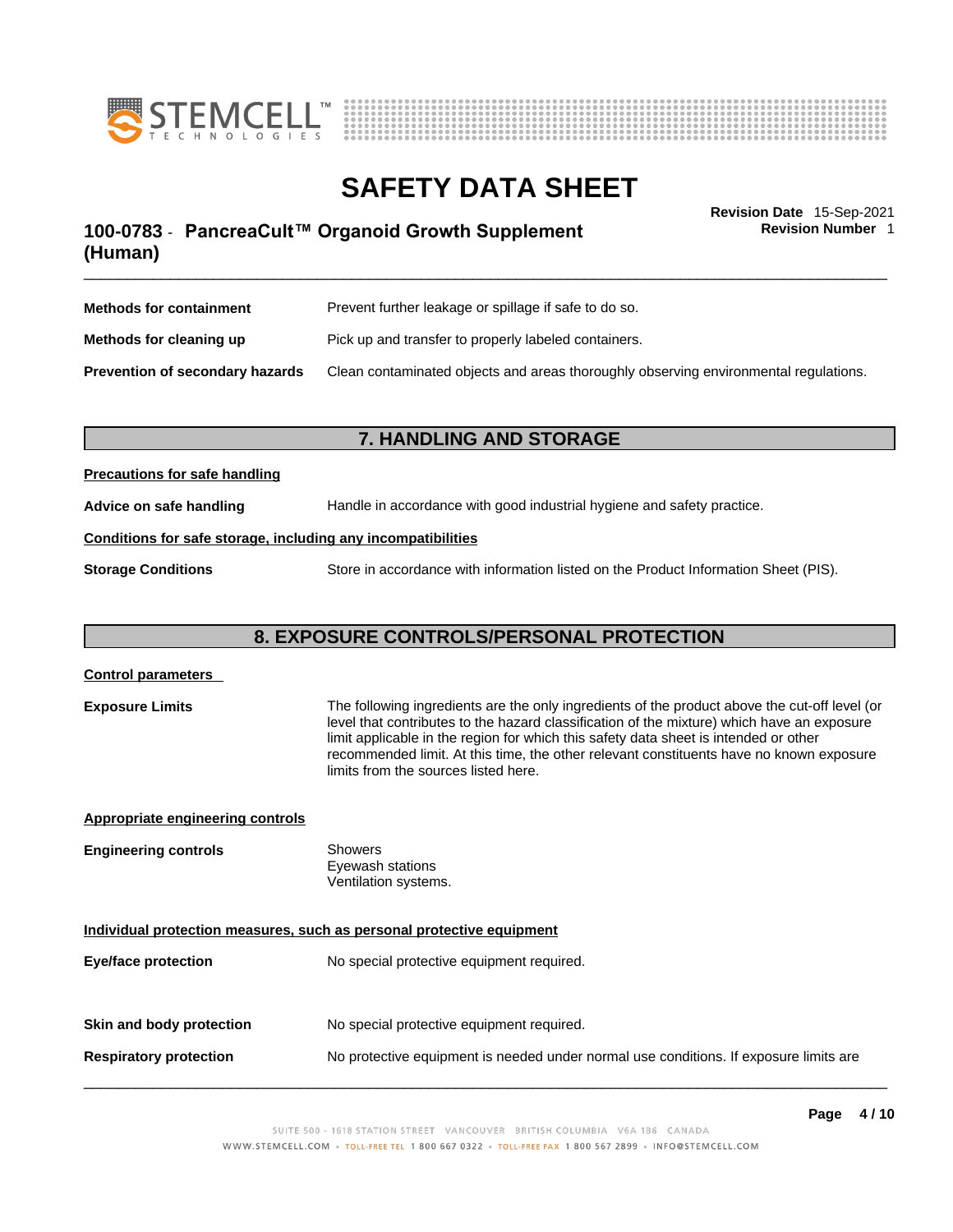



### \_\_\_\_\_\_\_\_\_\_\_\_\_\_\_\_\_\_\_\_\_\_\_\_\_\_\_\_\_\_\_\_\_\_\_\_\_\_\_\_\_\_\_\_\_\_\_\_\_\_\_\_\_\_\_\_\_\_\_\_\_\_\_\_\_\_\_\_\_\_\_\_\_\_\_\_\_\_\_\_\_\_\_\_\_\_\_\_\_\_\_\_\_ **Revision Date** 15-Sep-2021 **100-0783** - **PancreaCult™ Organoid Growth Supplement (Human)**

**Revision Number** 1

exceeded or irritation is experienced, ventilation and evacuation may be required.

**Other protection** This product contains material derived from human plasma. Donors have been tested and found negative for HIV-1 and -2, hepatitis B, and hepatitis C prior to donation. However, this product should be considered potentially infectious. Use controls and personal protection appropriate for biohazardous infectious materials, as described in: Canadian Biosafety Standards and Guidelines (CBSG), Second Edition.

**General hygiene considerations** Handle in accordance with good industrial hygiene and safety practice.

### **9. PHYSICAL AND CHEMICAL PROPERTIES**

#### **Information on basic physical and chemical properties**

| Liquid            |
|-------------------|
| Clear             |
| red               |
| No data available |
| No data available |
|                   |

| <b>Property</b>                  | Values                   | Remarks • Method |
|----------------------------------|--------------------------|------------------|
| рH                               | No data available        | None known       |
| Melting point / freezing point   | No data available        | None known       |
| Boiling point / boiling range    | No data available        | None known       |
| <b>Flash point</b>               | No data available        | None known       |
| <b>Evaporation rate</b>          | No data available        | None known       |
| Flammability (solid, gas)        | No data available        | None known       |
| <b>Flammability Limit in Air</b> |                          | None known       |
| <b>Upper flammability limit:</b> | No data available        |                  |
| Lower flammability limit:        | No data available        |                  |
| Vapor pressure                   | No data available        | None known       |
| Vapor density                    | No data available        | None known       |
| <b>Relative density</b>          | No data available        | None known       |
| <b>Water solubility</b>          | No data available        | None known       |
| Solubility in other solvents     | No data available        | None known       |
| <b>Partition coefficient</b>     | No data available        | None known       |
| <b>Autoignition temperature</b>  | No data available        | None known       |
| <b>Decomposition temperature</b> | No data available        | None known       |
| <b>Kinematic viscosity</b>       | No data available        | None known       |
| <b>Dynamic viscosity</b>         | No data available        | None known       |
| <b>Explosive properties</b>      | No data available        |                  |
| <b>Oxidizing properties</b>      | No information available |                  |
|                                  |                          |                  |

**Other Information** 

#### **Property Values**<br> **Property Contains Property Algebra**<br> **Rope known**<br> **Rope known Phone and available None known**<br>No data available None known **No data available Book and a book in the set of the set of the set of the set of the set of the set of the set of the set of the set of the set of the set of the set of the set of the set of the set of the set of the set of the set of the Figure 1** None known **No data available None known Fig. 3** No data available None known

**Softening point** No information available **Molecular weight** No information available **Molecular formula** No information available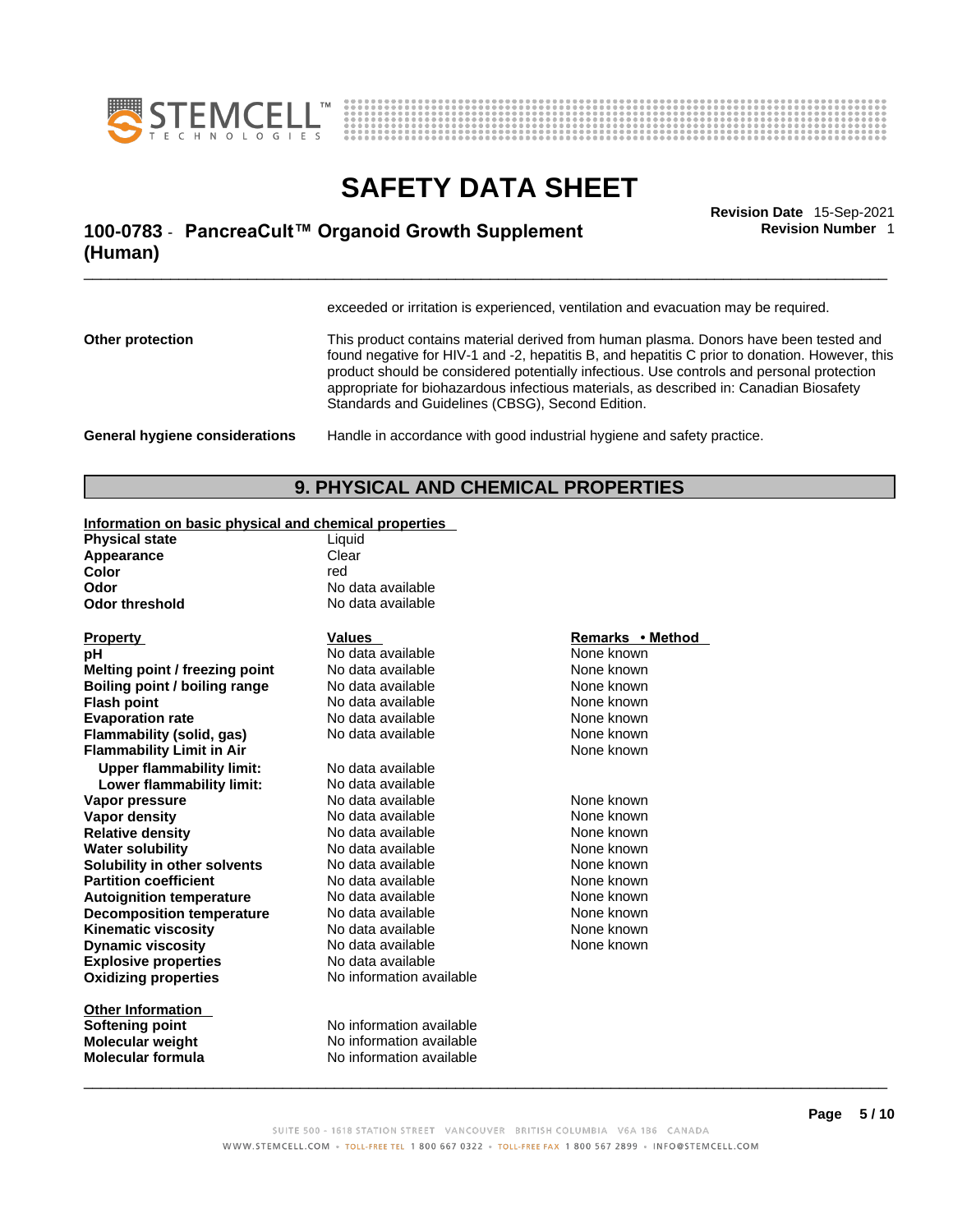



### \_\_\_\_\_\_\_\_\_\_\_\_\_\_\_\_\_\_\_\_\_\_\_\_\_\_\_\_\_\_\_\_\_\_\_\_\_\_\_\_\_\_\_\_\_\_\_\_\_\_\_\_\_\_\_\_\_\_\_\_\_\_\_\_\_\_\_\_\_\_\_\_\_\_\_\_\_\_\_\_\_\_\_\_\_\_\_\_\_\_\_\_\_ **Revision Date** 15-Sep-2021 **100-0783** - **PancreaCult™ Organoid Growth Supplement (Human)**

**Revision Number** 1

| <b>VOC Content (%)</b><br><b>Liquid Density</b><br><b>Bulk density</b> | No information available<br>No information available<br>No information available |
|------------------------------------------------------------------------|----------------------------------------------------------------------------------|
|                                                                        | <b>10. STABILITY AND REACTIVITY</b>                                              |
| <b>Reactivity</b>                                                      | No information available.                                                        |
| <b>Chemical stability</b>                                              | Stable under normal conditions.                                                  |
| Possibility of hazardous reactions                                     | None under normal processing.                                                    |

**Conditions to avoid** None known based on information supplied.

**Incompatible materials** None known based on information supplied.

**Hazardous decomposition products** None known based on information supplied.

### **11. TOXICOLOGICAL INFORMATION**

#### **Information on likely routes of exposure**

| <b>Product Information</b>            |                                                                                                                                                 |
|---------------------------------------|-------------------------------------------------------------------------------------------------------------------------------------------------|
| <b>Inhalation</b>                     | Specific test data for the substance or mixture is not available.                                                                               |
| Eye contact                           | Specific test data for the substance or mixture is not available.                                                                               |
| <b>Skin contact</b>                   | Specific test data for the substance or mixture is not available.                                                                               |
| Ingestion                             | Specific test data for the substance or mixture is not available.                                                                               |
|                                       | <u>Symptoms related to the physical, chemical and toxicological characteristics</u>                                                             |
| <b>Symptoms</b>                       | No information available.                                                                                                                       |
| <b>Numerical measures of toxicity</b> |                                                                                                                                                 |
| <b>Acute toxicity</b>                 |                                                                                                                                                 |
| <b>ATEmix (dermal)</b>                | The following values are calculated based on chapter 3.1 of the GHS document<br>81,965.20 mg/kg                                                 |
| Unknown acute toxicity                | 0 % of the mixture consists of ingredient(s) of unknown toxicity<br>0 % of the mixture consists of ingredient(s) of unknown acute oral toxicity |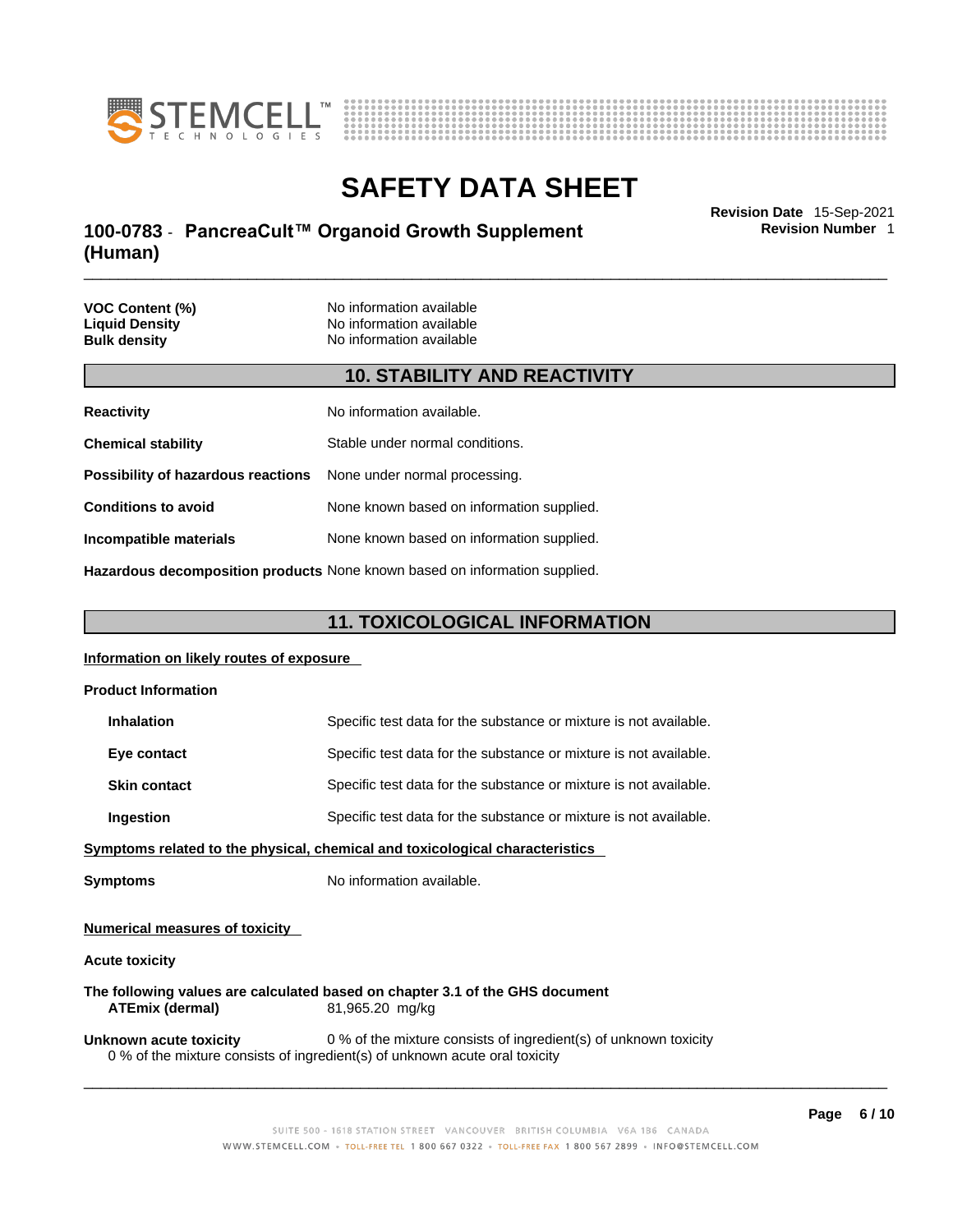



**Revision Number** 1

### \_\_\_\_\_\_\_\_\_\_\_\_\_\_\_\_\_\_\_\_\_\_\_\_\_\_\_\_\_\_\_\_\_\_\_\_\_\_\_\_\_\_\_\_\_\_\_\_\_\_\_\_\_\_\_\_\_\_\_\_\_\_\_\_\_\_\_\_\_\_\_\_\_\_\_\_\_\_\_\_\_\_\_\_\_\_\_\_\_\_\_\_\_ **Revision Date** 15-Sep-2021 **100-0783** - **PancreaCult™ Organoid Growth Supplement (Human)**

0 % of the mixture consists of ingredient(s) of unknown acute dermal toxicity

0 % of the mixture consists of ingredient(s) of unknown acute inhalation toxicity (gas)

0 % of the mixture consists of ingredient(s) of unknown acute inhalation toxicity (vapor)

0 % of the mixture consists of ingredient(s) of unknown acute inhalation toxicity (dust/mist) Product Information

#### **Component Information**

| Chemical name | Oral LD50              | Dermal LD50                       | <b>Inhalation LC50</b> |
|---------------|------------------------|-----------------------------------|------------------------|
| Frade secret  | $= 3500$ mg/kg<br>(Rat | <sup>'</sup> Rabbit<br>2000 mg/kg |                        |
|               |                        |                                   |                        |

**Delayed and immediate effects as well as chronic effects from short and long-term exposure**

| <b>Skin corrosion/irritation</b>  | No information available.  |
|-----------------------------------|----------------------------|
| <b>Product Information</b>        |                            |
| Serious eye damage/eye irritation | No information available.  |
| <b>Product Information</b>        |                            |
| Respiratory or skin sensitization | No information available.  |
| <b>Product Information</b>        |                            |
| Germ cell mutagenicity            | No information available.  |
| <b>Product Information</b>        |                            |
| Carcinogenicity                   | No information available.  |
| <b>Reproductive toxicity</b>      | No information available.  |
|                                   | <b>Product Information</b> |
| <b>STOT - single exposure</b>     | No information available.  |
|                                   | <b>Product Information</b> |
| <b>STOT - repeated exposure</b>   | No information available.  |
|                                   | <b>Product Information</b> |
|                                   |                            |

**Aspiration hazard** No information available.

### **12. ECOLOGICAL INFORMATION**

#### **Ecotoxicity**

| Chemical name |                      |                       |                |                       |
|---------------|----------------------|-----------------------|----------------|-----------------------|
|               | Algae/aquatic plants | <b>Fish</b>           | Toxicity to    | Crustacea             |
|               |                      |                       | microorganisms |                       |
| Trade secret  |                      | LC50: >1000mg/L (96h, | -              | EC50: >1000mg/L (24h, |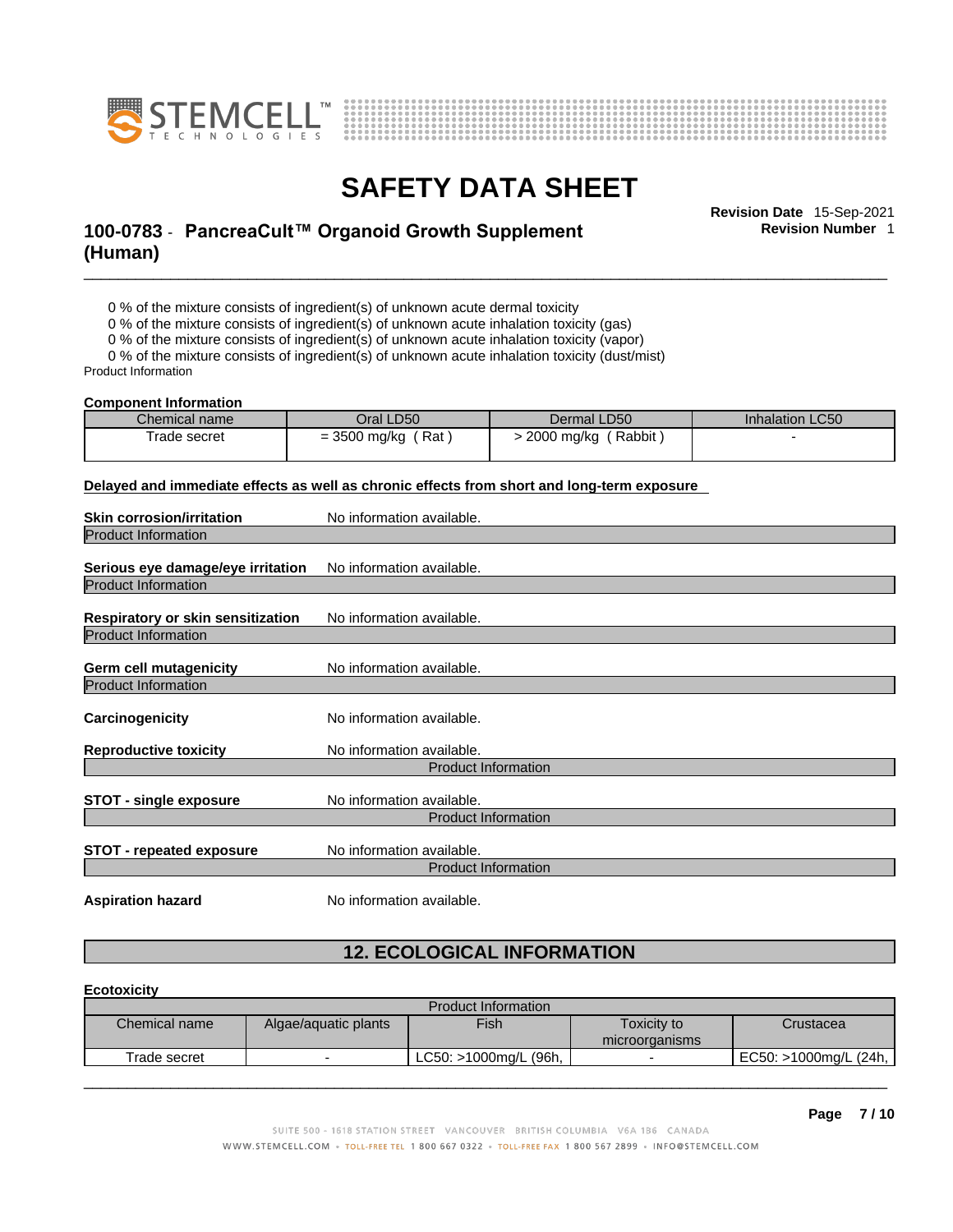



### \_\_\_\_\_\_\_\_\_\_\_\_\_\_\_\_\_\_\_\_\_\_\_\_\_\_\_\_\_\_\_\_\_\_\_\_\_\_\_\_\_\_\_\_\_\_\_\_\_\_\_\_\_\_\_\_\_\_\_\_\_\_\_\_\_\_\_\_\_\_\_\_\_\_\_\_\_\_\_\_\_\_\_\_\_\_\_\_\_\_\_\_\_ **Revision Date** 15-Sep-2021 **100-0783** - **PancreaCult™ Organoid Growth Supplement (Human)**

**Revision Number** 1

|                                                    | Poecilia reticulata)               | Daphnia magna) |  |
|----------------------------------------------------|------------------------------------|----------------|--|
| Persistence and degradability                      | No information available.          |                |  |
| <b>Bioaccumulation</b>                             | There is no data for this product. |                |  |
| No information available.<br>Other adverse effects |                                    |                |  |
|                                                    | <b>13. DISPOSAL CONSIDERATIONS</b> |                |  |

| Waste from residues/unused    | Dispose of in accordance with local regulations. Dispose of waste in accordance with |
|-------------------------------|--------------------------------------------------------------------------------------|
| products                      | environmental legislation.                                                           |
| <b>Contaminated packaging</b> | Do not reuse empty containers.                                                       |

### **14. TRANSPORT INFORMATION**

|             | REGULATOR<br>15. |  |
|-------------|------------------|--|
| <b>ADN</b>  | Not regulated    |  |
| <b>ADR</b>  | Not regulated    |  |
| RID         | Not regulated    |  |
| <b>IMDG</b> | Not regulated    |  |
| <b>IATA</b> | Not regulated    |  |
| ICAO (air)  | Not regulated    |  |
| <b>MEX</b>  | Not regulated    |  |
| <b>TDG</b>  | Not regulated    |  |
| <b>DOT</b>  | Not regulated    |  |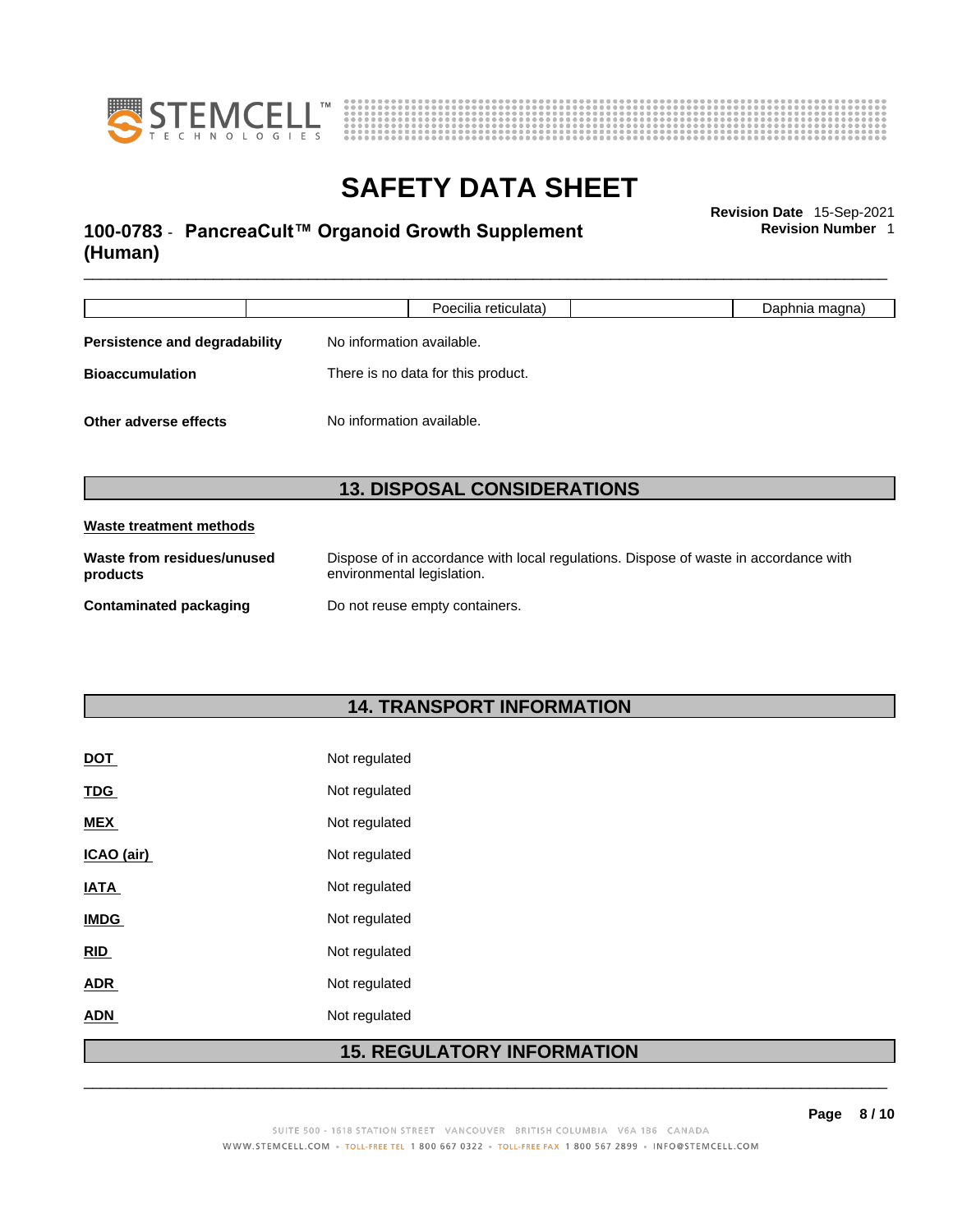



\_\_\_\_\_\_\_\_\_\_\_\_\_\_\_\_\_\_\_\_\_\_\_\_\_\_\_\_\_\_\_\_\_\_\_\_\_\_\_\_\_\_\_\_\_\_\_\_\_\_\_\_\_\_\_\_\_\_\_\_\_\_\_\_\_\_\_\_\_\_\_\_\_\_\_\_\_\_\_\_\_\_\_\_\_\_\_\_\_\_\_\_\_ **Revision Date** 15-Sep-2021 **100-0783** - **PancreaCult™ Organoid Growth Supplement (Human)** 

**Revision Number** 1

**International Inventories TSCA** Does not comply **DSL/NDSL** Does not comply **EINECS/ELINCS** Does not comply **ENCS** Does not comply **IECSC** Does not comply **KECL** Does not comply **PICCS** Does not comply<br>**AICS** Does not comply Does not comply

 **Legend:** 

 **TSCA** - United States Toxic Substances Control Act Section 8(b) Inventory

 **DSL/NDSL** - Canadian Domestic Substances List/Non-Domestic Substances List

 **EINECS/ELINCS** - European Inventory of Existing Chemical Substances/European List of Notified Chemical Substances

 **ENCS** - Japan Existing and New Chemical Substances

 **IECSC** - China Inventory of Existing Chemical Substances

 **KECL** - Korean Existing and Evaluated Chemical Substances

**PICCS** - Philippines Inventory of Chemicals and Chemical Substances

 **AICS** - Australian Inventory of Chemical Substances

#### **US Federal Regulations**

#### **SARA 313**

Section 313 of Title III of the Superfund Amendments and Reauthorization Act of 1986 (SARA). This product does not contain any chemicals which are subject to the reporting requirements of the Act and Title 40 of the Code of Federal Regulations, Part 372.

| SARA 311/312 Hazard Categories    |    |  |
|-----------------------------------|----|--|
| Acute health hazard               | No |  |
| <b>Chronic Health Hazard</b>      | No |  |
| Fire hazard                       | No |  |
| Sudden release of pressure hazard | No |  |
| <b>Reactive Hazard</b>            | No |  |
|                                   |    |  |

#### **CWA** (Clean Water Act)

This product does not contain any substances regulated as pollutants pursuant to the Clean Water Act (40 CFR 122.21 and 40 CFR 122.42).

#### **CERCLA**

This material, as supplied, does not contain any substances regulated as hazardous substances under the Comprehensive Environmental Response Compensation and Liability Act (CERCLA) (40 CFR 302) or the Superfund Amendments and Reauthorization Act (SARA) (40 CFR 355). There may be specific reporting requirements at the local, regional, or state level pertaining to releases of this material.

#### **US State Regulations**